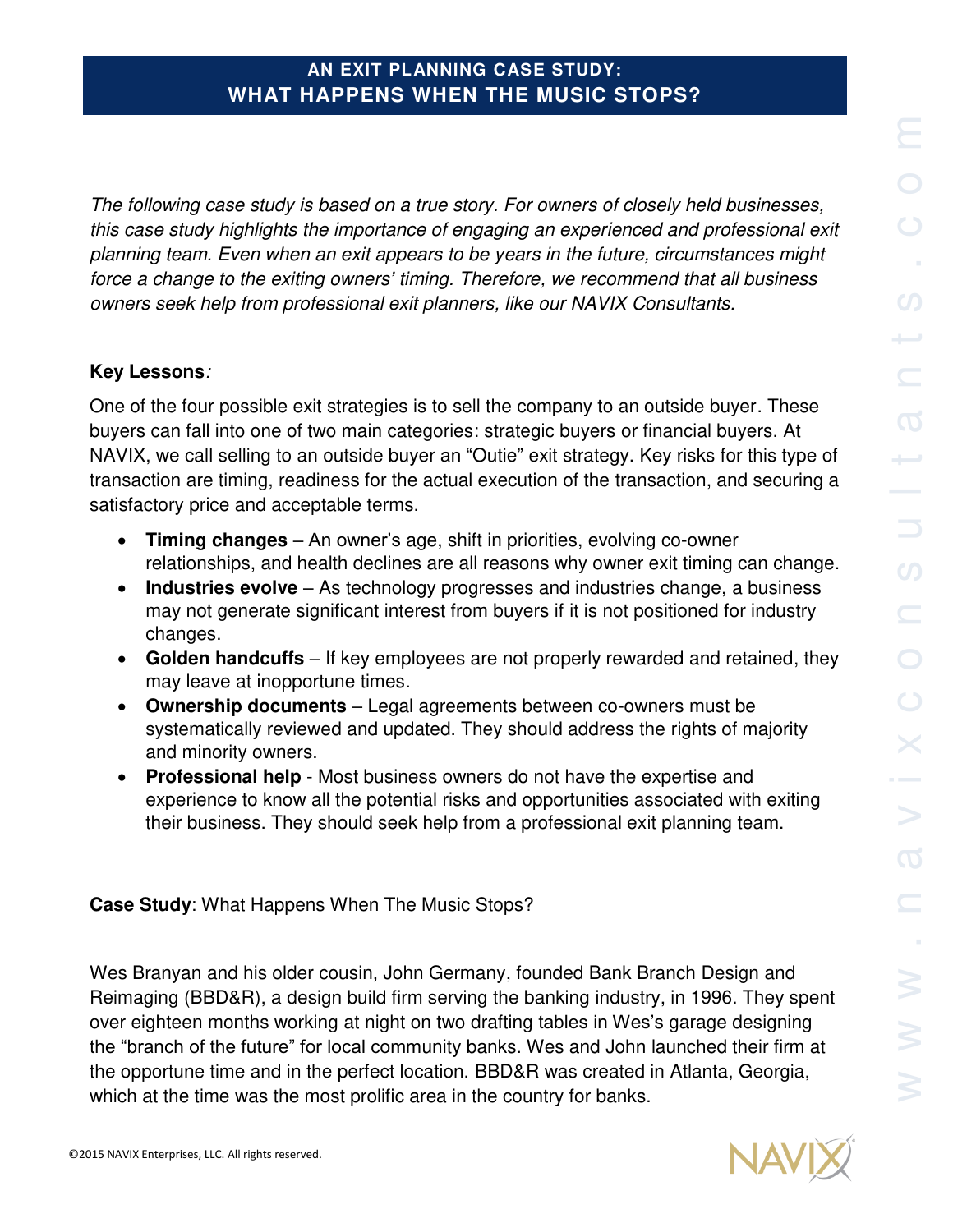The first decade was great. They grew to \$10mm in revenue and more than 65 employees. Wes and John worked hard and groomed a young and eager leadership team, consisting of Mary Beth in project management, Mandy leading operations, and Rob overseeing business development. As the firm grew, profits followed. Wes and John enjoyed the substantial annual dividends from BBD&R.

In 2008 the music stopped. Finding themselves in the midst of the great recession, banks were no longer focused on building new branches. They simply wanted to keep their doors open. Given BBD&R's industry concentration, John quit and went to work for the firm he left in 1996. John was 10 years older than Wes and could not tolerate the uncertainty. However, he maintained his ownership in BBD&R. Wes, ever the optimist, was unflappable. He saw the "branch of the future" as more viable than ever. Banks needed capital, they accessed capital through deposits at branches, and the "branch of the future" required a smaller footprint and less staff. In the face of the storm, Wes worked closer with Rob, head of business development, and re-doubled their sales efforts. In return, Wes granted shares representing 2% ownership to each of his leadership team, Rob, Mary Beth, and Mandy, in an attempt to keep them engaged.

While it wasn't easy or fun, BBD&R weathered the storm. They managed to eke out growth and a small profit during 2009 and 2010 due to their backlog and sales efforts. To this day, Wes continues to take pride in BBD&R's performance during the financial crisis, pointing out that he even continued paying John dividends.

That's why when Wes reached out to us, the NAVIX Consultants team, in 2013 for help in designing and implementing his exit plan, he thought he was right on track. He planned to exit in 2017 but wasn't certain about his strategy. He was torn between selling additional ownership of the business to his leadership team or selling to a third party, largely preferring to sell to the former if he could make it work.

When we first met, Wes expressed great pride in his company, its team, and culture. He pointed out their generous pay relative to peers, their great benefits offerings and as a result, their low employee turnover. He also mentioned BBD&R's eight years of consecutive growth and improved profits even during the financial crisis. He jokingly referred to his business as an ATM that dispensed dividends. Finally, he talked about his family. He shared with us that his wife, Mary, suffered from multiple sclerosis, and that he wanted to spend more time with her.

As we were preparing the plans to execute a sale to inside employees and shareholders (we call that an "Innie" exit strategy) we quickly learned that there were foundational flaws in Wes's planning.

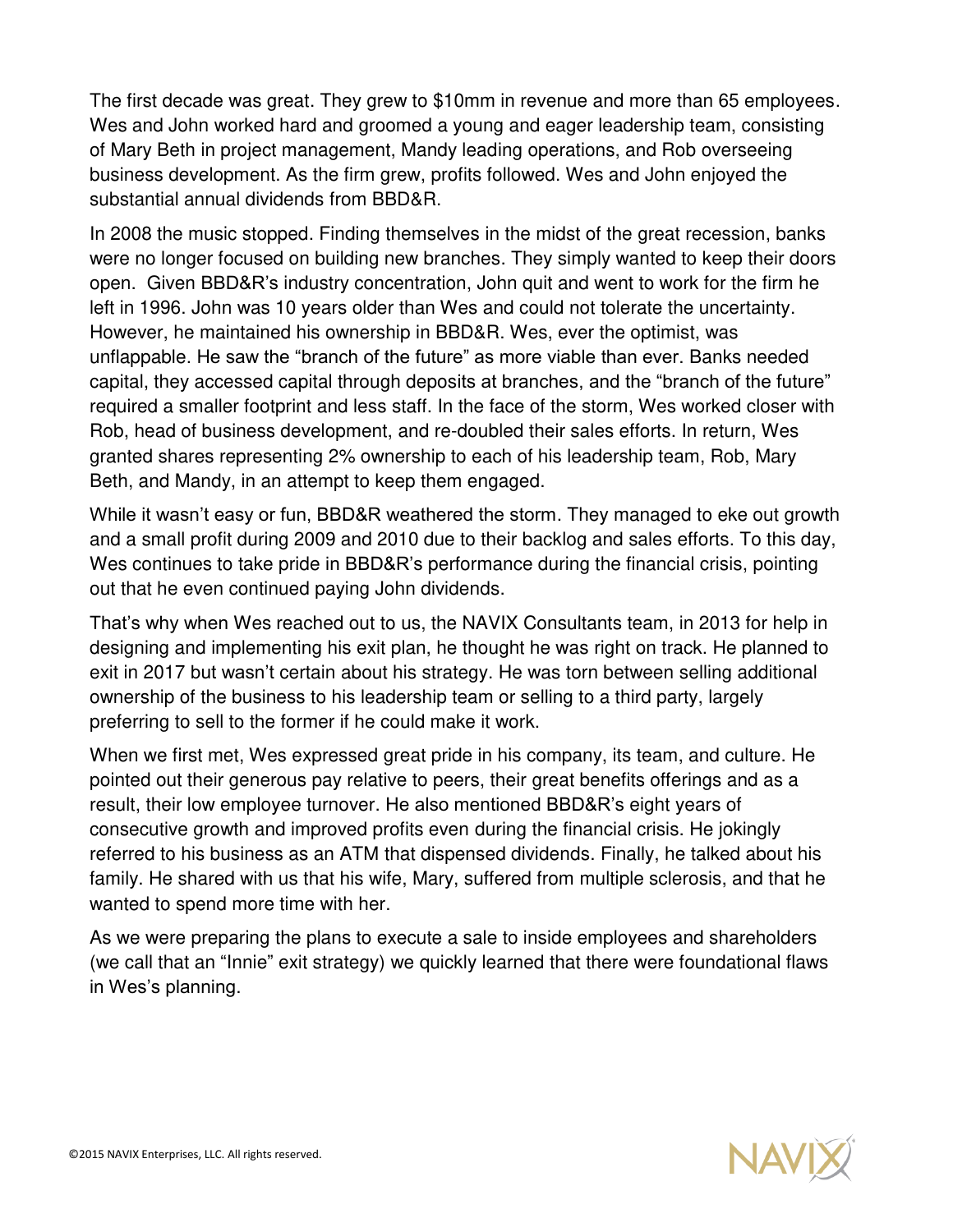We outlined the following critical risk factors to the success of the transaction:

- 1. No one could find the shareholder agreement Wes and John originally signed, nor any subsequent transactions between them. Also, they didn't have an up-to-date stock ledger to reflect the leadership team's grants of shares.
- 2. There weren't any retention programs nor employee agreements in place.
- 3. BBD&R had not properly protected the "branch of the future" concept, any of their proprietary design/build software, nor the tools they used to model and illustrate the financial benefit of their designs.
- 4. Finally, although they were slowly trying to diversify into other opportunities, BBD&R derived more than 90% of their business from banks. They had to diversify into other markets quickly.

We immediately began working with Wes to implement a new shareholder agreement, even though he was hesitant to discuss the subject. Luckily, there were no disputes within the group. Wes owned 51%, John owned 43%, and the three key employees each owned 2% each. Although Wes paid John regular dividends, he and John had grown apart due to family differences. We discussed the major provisions, and we introduced Wes to an attorney who created a fair and even-handed document. The document allowed the majority shareholder to exercise control, and it protected the rights of minority shareholders. The new document included drag along / tag along provisions which would allow Wes to compel minority shareholders to sell while also allowing minority shareholders to participate in a sale Wes negotiated. It also included a valuation methodology for shareholder transactions. Finally, it included a discount to stock repurchases if shareholders went to work for a competitor, caused the company material harm, or violated their moral norms.

Our next challenge was getting Wes to talk to John about the new agreement and to get him to sign it. We did that through conversations focused on the need for all shareholders to be protected and the lack of current protections for any shareholders. What helped most materially was suggesting that John's own attorney, review the document. Upon review John's attorney confirmed the document was even handed and actually put John in a better legal position. As a result, we were able to secure John's signature.

Next, we addressed BBD&R's lack of intellectual property protections. When we discussed the business implications with Wes, he confirmed that the most valuable components of his firm were their processes and that they were essentially a software company. We immediately worked with him and his operations manager, Mandy to understand their proprietary processes and software. We laid out the blueprint of a plan with another attorney to prioritize their needs and to develop a budget for this work. Finally, we succeeded to protect BBD&R's intellectual property through patents, trademarks, and copyrights.

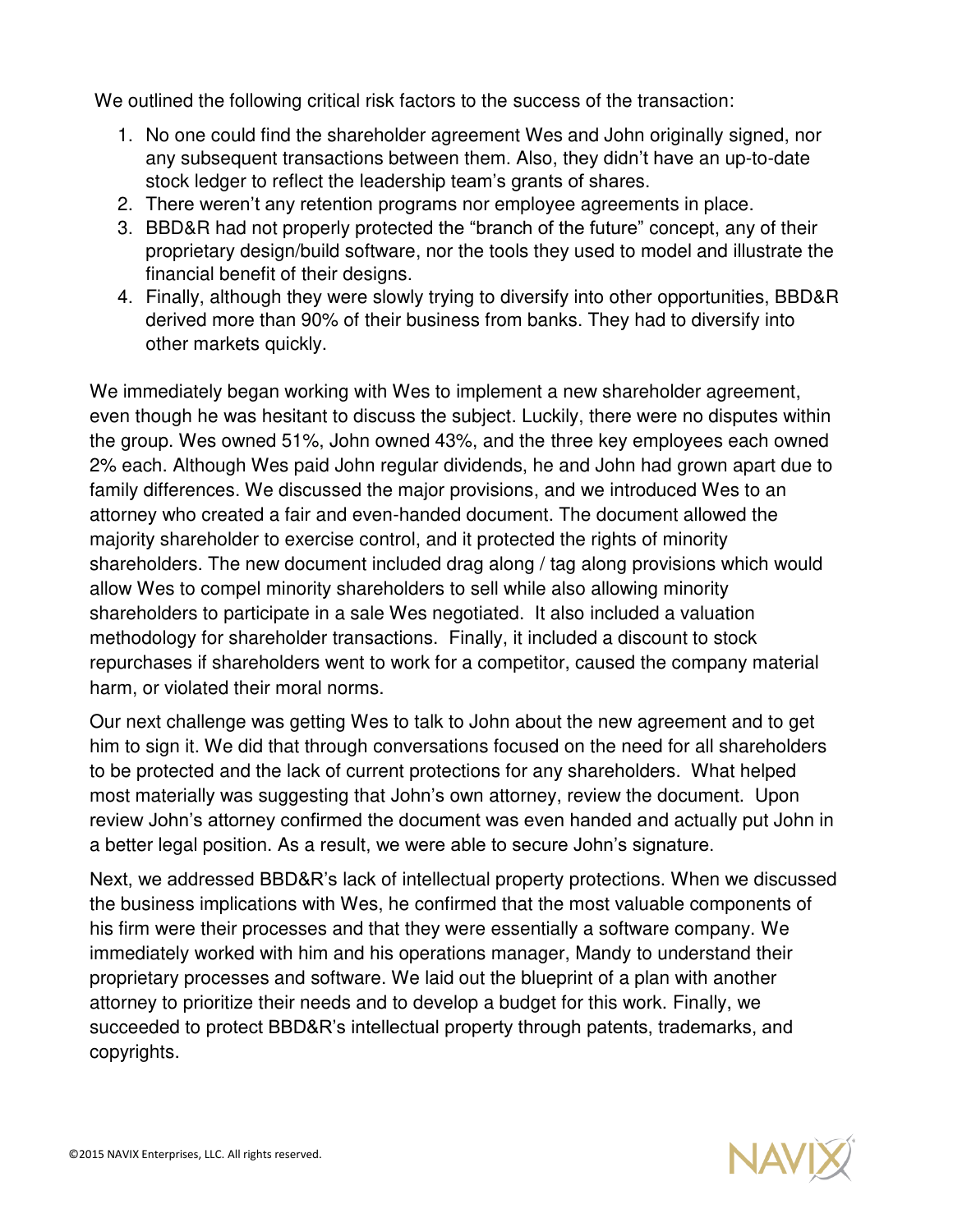Following the success and the speed of resolving the outlined risk factors, we were eager to move on to the next challenges. We needed to formulate an alternative and credible growth plan. The goal was to allow BBD&R to diversify away from banks. We also planned to work with Wes on golden handcuff strategies for the leadership team. We scheduled an offsite meeting with Wes and the leadership team to begin the planning.

Wes never showed for that meeting. He had suffered a massive heart attack that morning on the treadmill in his basement. While he survived the heart attack, he required quadruple bypass surgery. The music had stopped once again.

When we saw Wes a couple of days later in the hospital, he confided to us that he changed his plans and that he wanted to sell his business as soon as possible to a third party. We let a week pass and visited him again. He confirmed that with his wife Mary's ailment and his own deteriorated health, he needed to sell quickly. He owed it to Mary.

A month after Wes's heart attack, he received more bad news. Rob, lead business developer, was leaving to join their largest competitor as CEO. Rob expressed regret to Wes, but said it had been in the works for months, and he simply couldn't pass on the opportunity.

With this sudden sequence of events, our exit plan had to change. Although BBD&R had an emerging leadership team and steady profits, Wes was unwilling to wait to be paid over time. He simply could not contend with the risk associated with an installment sale, and he did not have the drive to continue coaching and rebuilding the leadership team.

Once Wes regained his strength, we immediately helped him interview and hire an M&A advisor to assist with the transaction. They executed their process, and we received preliminary feedback from suitors. BBD&R had a solid team; their processes, systems, and software were second to none; and lastly, they had performed admirably during the financial crisis. However, sales and growth were not robust enough. Potential buyers' doubts increased when they learned of Rob's departure. Most of the financial buyers passed on the opportunity as they were dubious about the viability of bank branches in the future. Most banks were decreasing their number of branches. All of the strategic buyers passed except two. These final two were interested in BBD&R's intellectual property portfolio and its potential application to other financial services businesses. They also wanted to cross-sell other services to their clients.

With minimal leverage due to the limited interest of outside buyers, Wes accepted the higher of the two offers. While Wes took the deal, he did not leave feeling like he went out on top. He is still disappointed that he was unable to sell the business to his leadership team. His main regret is that he hadn't started preparing earlier for the exit he wanted.